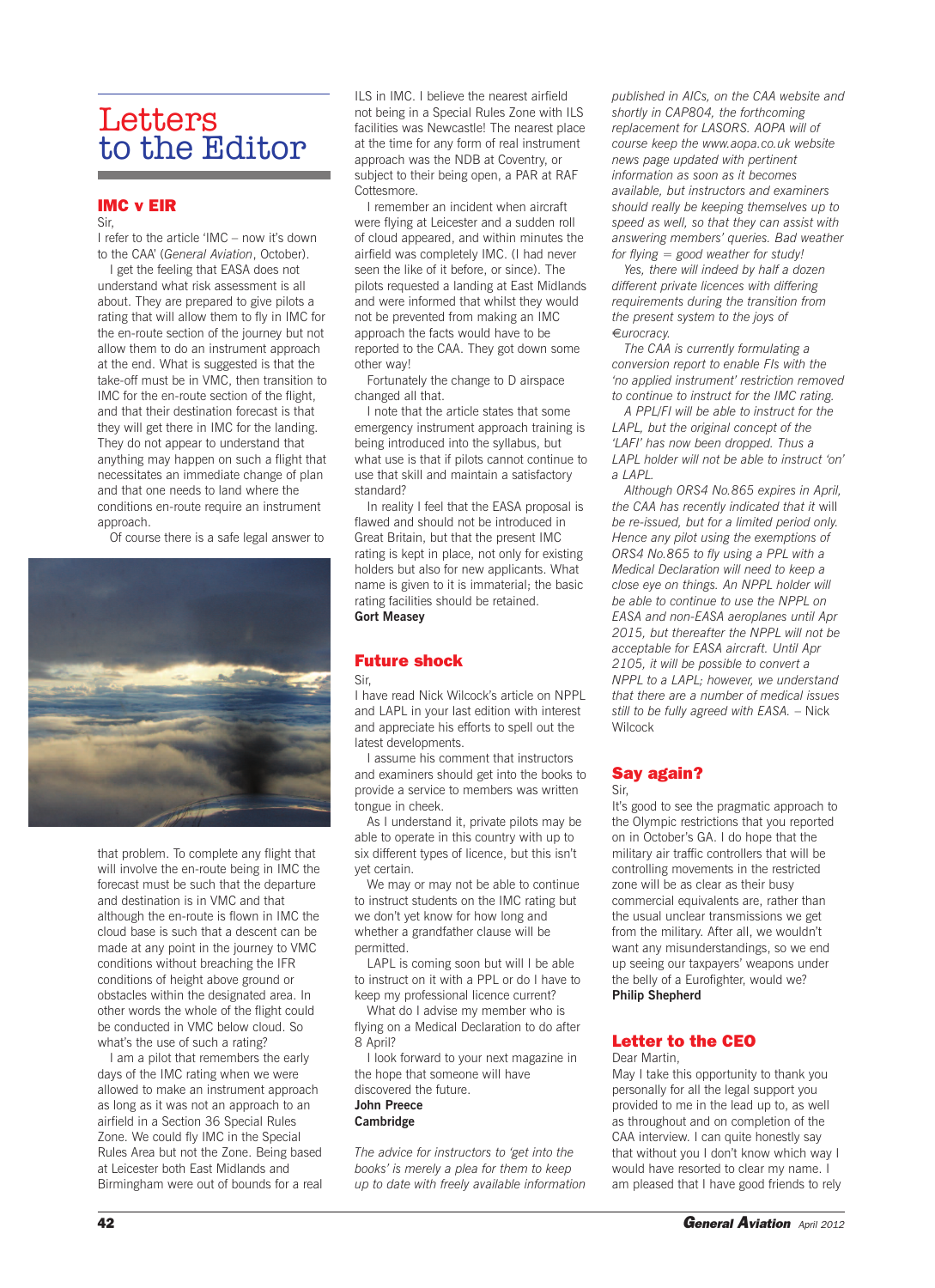on, namely James Peplow who gave me the advice in the first instance to contact your good self.

Surely, my case is a classic example to be broadcast to the wider general aviation community and particularly to instructors and pilots working in an ever increasingly financially cutthroat market that you can never be sure when you may need to rely on the legal services of AOPA.

I would like to write more extensively about the case for other AOPA members to read and pass on to other pilots who may be deliberating before joining, to explain the benefits of belonging to the association, in particular the legal advice provided by your good self, which would no doubt have run into hundreds if not thousands of pounds, but would prefer to wait until the case is fully over.

Having been told today that I no longer face prosecution by the CAA, may I once again thank you for supporting me and taking on my case, sifting through all the paperwork and advising me appropriately. Your services are greatly appreciated and I will certainly be recommending you and AOPA to my fellow pilots and instructors and any other persons joining the aviation community.

**Clive Sturdy Southsea, Hants**

### **Landing of plenty**

Sir,

I'm sorry mate but I just can't let Robin Hill's reply to me go unanswered:

With respect to Robert I will make the following observations which I believe demolish support for landing fees at GA airports:

- 1) I have yet to see ANY GA airport publish a profit and loss statement which supports the viability of the charges that are imposed for aircraft landing at their airports. There is NO evidence that the imposition of such fees make the airport "viable". The opposite is the case.
- 2) Robert erroneously mixes landing fees with parking and permanent fees for having an aircraft at a home base – he draws attention to boat moorings as the equivalent. He talks about a £7,000 per annum charge for a 36ft yacht. The fundamental difference is that the yacht mooring facility is a business in itself and that charge is a reflection of the cost to build the facility and to maintain it and to produce a return. I challenge the comparison between the mooring and a space on land which is an airfield. In any case I'm not talking about fixed establishment fees. I'm talking about landing fees – the two are not linked and so any comparison is a

furphy. (Australianism for a work of fiction – Ed)

- 3) Parking a car is optional, there are choices – landing an aeroplane is devoid of choice – other than don't go there in the first place.
- 4) I shudder at the 'entrenched culture'! How many 'entrenched cultures' can one bring to mind that beggar belief and support? Dare I say it – Nazism was an 'entrenched culture' – did that make it right?
- 5) The real business world is awash with examples of establishments that don't charge for the privilege of walking through the front door of the shop. The large supermarket chains, the factory outlets, the shops on the high street and on the corner – none of them charge fees to enter, they instead do their utmost to get you to their establishments so that you will then open your wallet and buy something. Those establishments make money from the rentals that they collect from their tenants or from the goods and services that they provide.
- 6) Landing fees prove myopic thinking and simply fail to enable progressive business entrepreneurship.
- 7) Of course there is a vast difference between an airport that is privately owned and one that is owned by a

# **Financial Benefits of AOPA Membership** *AOPA*

*As an AOPA member you are entitled to make use of any or all of the benefits listed here.* You may find some will save you money, and at the same time you will be helping your Association

#### **The AOPA AIRCREW CARD**

As there is an ever increasing requirement to produce photo identification, the AOPA aircrew card complies with JAR-FCL 1.015 (a)(1) for the purpose of identification of the licence-holder. The AOPA Aircrew Card is also extremely useful in negotiating various discounts in the UK and throughout the world.

#### **BESSO LIMITED**

A leading Lloyds broker for aircraft insurance, loss of licence insurance and travel insurance that covers private flying. Besso also provides cost-effective instructor insurance and offers AOPA members 'insurance first aid' advice. Contact Paul Murphy on 0207 480 1053.

#### **LEGAL ADVICE**

FREE initial advice on aviation-related legal issues. Email your query to info@aopa.co.uk

#### **MEDICAL ADVICE**

FREE initial medical advice. Email your query to info@aopa.co.uk for the attention of our medical advisor Dr Ian Perry

#### **AOPA LOTTERY**

Originally called the 700 Club, the Lottery is an additional means of raising funds for AOPA. 50% of the money collected goes to the Association funds and 50% is utilised for lottery prizes which are drawn on a monthly basis with three prizes - First Prize 50% of prize fund, Second Prize 35% of prize fund and Third Prize 15% of prize fund. For a registration form email mandy@aopa.co.uk . Please note you MUST be an AOPA member to participate in the Lottery. participate in the Lottery.